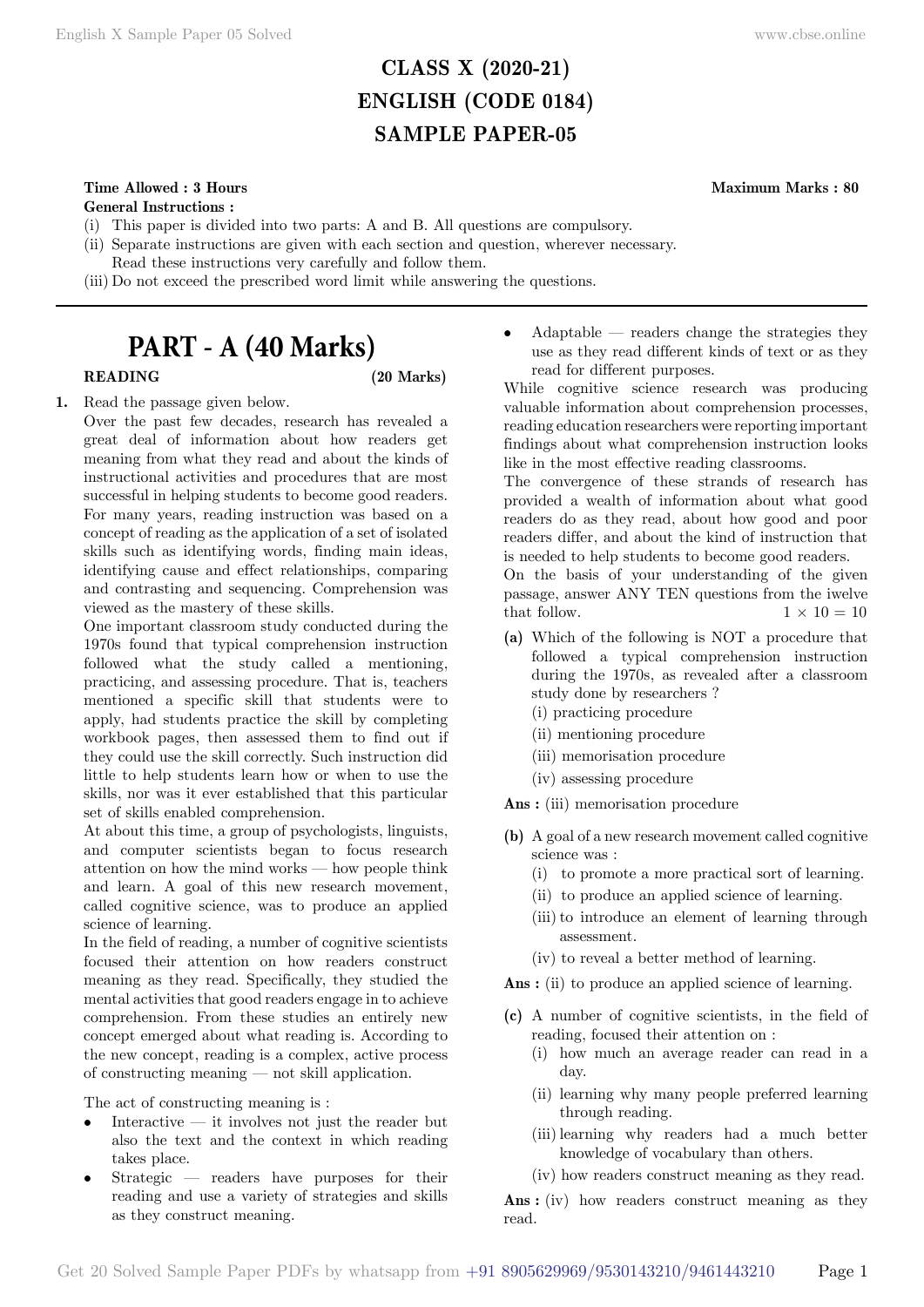- **(d)** According to the new concept of reading, reading is not .......... but a complex, active process of constructing meaning.
	- (i) an insignificant expertise
	- (ii) a comprehension skill
	- (iii) a skill application
	- (iv) a preferred ability
- **Ans :** (iii) a skill application
- **(e)** The act of constructing meaning is :
	- I. Comprehensive
	- II. Adaptable
	- III. Strategic
	- IV. Interactive
	- (i) I, II and III (ii) I, III and IV
	- (iii) II, III and IV (iv) I, II, III and IV
- **Ans :** (iii) II, III and IV
- **(f)** Many years ago the mastery of reading instruction skills was viewed as :
	- (i) comprehension.
	- (ii) cognitive learning.
	- (iii) interactive learning.
	- (iv) interpretation.

 **Ans :** (i) comprehension.

- **(g)** Which instruction gave no help to the students to learn how or when to use certain skills nor was it ever established that this particular set of skills enabled comprehension ?
	- (i) reading instruction
	- (ii) typical comprehension instruction
	- (iii) cognitive instruction
	- (iv) adaptable comprehensive instruction
- **Ans :** (ii) typical comprehension instruction
- **(h)**The readers change the strategies they use as they read different kinds of text or as they read for different purposes. This is an .......... feature of the act of constructive meaning.

| (i) adaptable  | (ii) strategic     |
|----------------|--------------------|
| (iii) cohesive | $(iv)$ interactive |

- **Ans :** (i) adaptable
- **(i)** Choose an option that lists a statement that is NOT TRUE.
	- (i) In the late 20th century a group of psychologists, linguists, and computer scientists began to focus research attention on how the mind works i.e. how people think and learn.
	- (ii) The act of constructing meaning is interactive because it involves not just the reader but also the text and the context in which reading takes place.
	- (iii) Research has revealed a great deal of information about the kinds of instructional activities and procedures that are most successful in helping students to become good readers.

(iv) Reading instruction is even now based on a concept of the application of a set of skills like identifying words. finding main ideas, identifying cause and effect relationships, comparing and contrasting and sequencing.

 **Ans :** (iv) Reading instruction is even now based on a concept of the application of a set of skills like identifying words, finding main ideas, identifying cause and effect relationships, comparing and contrasting and sequencing.

- **(j)** The convergence of the strands of cognitive science research and reading education research has provided a wealth of information about :
	- 1. what methods are required to instil in students the habit of learning through reading.
	- 2. the kind of instruction that is needed to help students to become good readers.
	- 3. what good readers do as they read.
	- 4. how good and poor readers differ.
	- (i) 1, 2 and 3 (ii) 1, 3 and 4

(iii) 2, 3 and 4 (iv) 1, 2, 3 and 4

#### **Ans :** (iii) 2, 3 and 4

- **(k)** Choose an option that is a synonym of the word 'engage'.
	- (i) develop (ii) understand (iii) immerse (iv) release

 **Ans :** (iii) immerse

- **(l)** Choose an option that clearly states the meaning of the word 'convergence'.
	- (i) two or more things become similar or come together
	- (ii) two thoughts or things going parallelly
	- (iii) the emergence of new and distinct thoughts or patterns
	- (iv) the violent mixing of two or more things

 **Ans :** (i) two or more things become similar or come together

**2.** Read the passage given below.

In addition to using libraries and visiting art museums, historic site visitation is another common form of public engagement with the humanities. According to the National Endowment for the Arts' Survey of Public Participation in the Arts (SPPA). the percentage of people making at least one such visit fell steadily from 1982 to 2012, before rising somewhat in 2017. Visits to historic sites managed by the National Park Service (NPS) were substantially higher in 2018 than 1980, despite a decline in recent years.

In 2017, 28% of American adults reported visiting a historic site in the previous year. This represented an increase of 4.4 percentage points from 2012 but a decrease of 8.9 percentage points from 1982. The bulk of the decline in visitation occurred from 2002 to 2008. The recent increases in visitation rates were statistically significant for the 35-44- and 45-54-yearold age groups 1. The larger change was found among 35-to-44-year-olds, whose visitation rate increased 8.7 percentage points. Despite the increase from 2012 to 2017 for these groups, there was a net decline in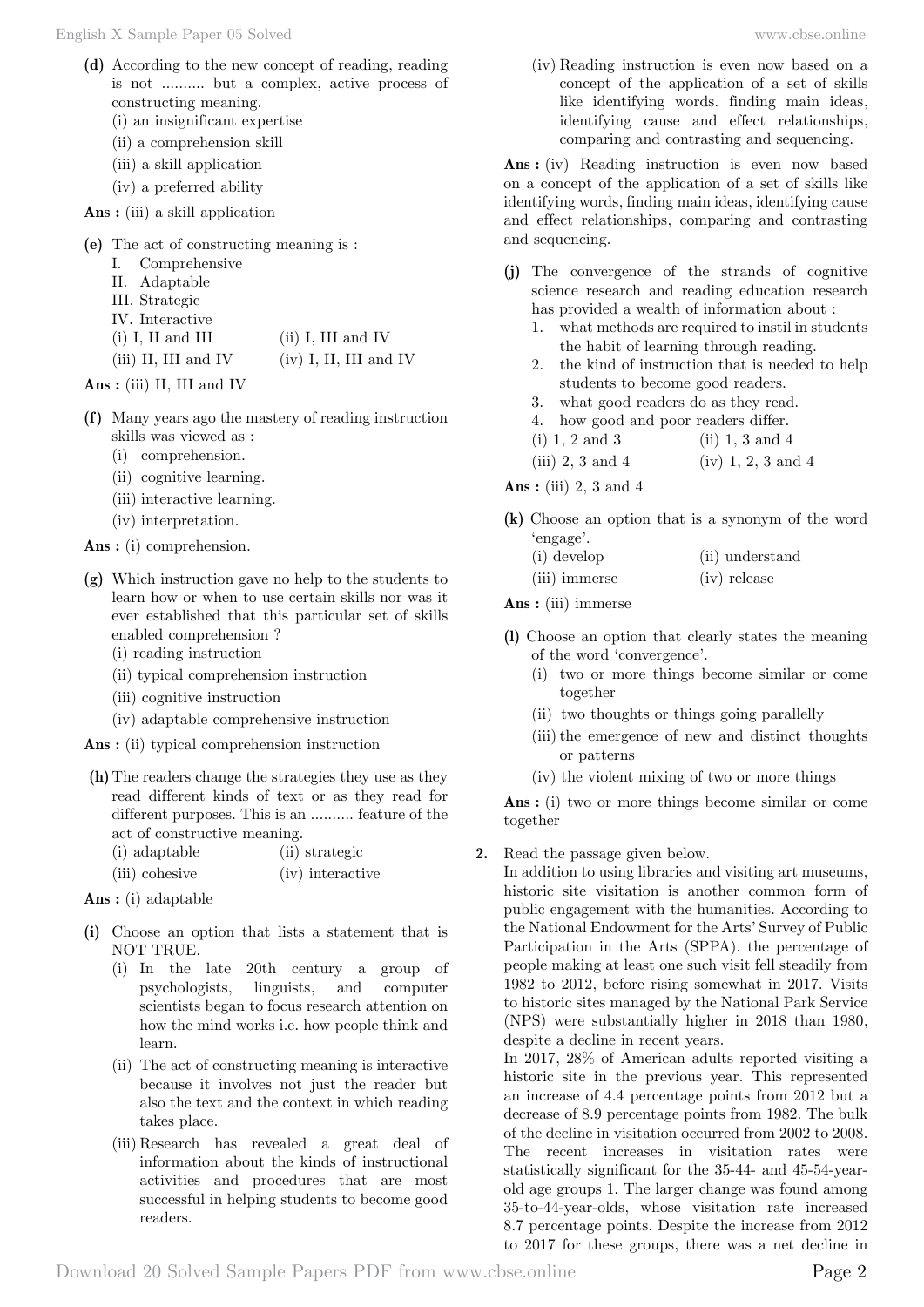historic site visitation since 1982 for Americans of virtually all ages. Only among the oldest Americans (age 75 or older) was the rate of visitation higher in 2017 than 35 years earlier.

From 1982 to 2017, the differences among age groups with respect to rates of historic site visitation decreased. For example, in 1982, the rate of visitation among 25-to-34-year-olds (the group most likely to visit a historic site in that survey) was approximately 11 percentage points higher than that of the youngest age group (18-to-24-year-olds). and more than 17 points higher than that of people ages 65-74. By 2017, however, the visitation rate of 25-to-34-year-olds had dropped to within five percentage points of the younger cohort and was virtually identical of that for the older group.

While visitation rates are converging among the age cohorts, the differences by level of educational attainment are still pronounced. In 2017, as in earlier years, the visitation rate among college graduates was more than twice as high as the rate among those who finished their studies with a high school diploma (43% as compared to 17%). Among those who did not finish high school, visitation rates were below 10% throughout the 2008-2017 time period. Conversely, among Americans with a graduate or professional degree, visitation rates were in the vicinity of 50% during these years. Data from the National Park Service (NPS) indicate the types of historic sites visited most and also the demands made of these sites' physical infrastructure and staff. Visits to NPS historic sites rose from approximately 59.5 million in 1980 to almost 112 million in 2018. Throughout this time period, visits to historic sites constituted approximately a third of total NPS recreational visitation.

Since hitting a recent low in visits in 1995, total visits to historic sites of all types increased 58% to a high of 120.3 million in 2016, before falling 7%, to 111.9 million visits in 2018.

Much of the recent growth in visits to historic sites occurred among parks classified as national memorials and was driven by a particularly high level of visitation at sites that did not exist in 1995, such as the Franklin Delano Roosevelt Memorial (3.3 million visitors in 2018), the Martin Luther King, Jr. Memorial (3.6 million visitors), and the World War II Memorial (4.7 million visitors). As a result, visits to national memorials increased more than 300% from 1995 to 2016, even as the number of sites increased just  $26\%$  (from 23 to 29). In comparison, visits to national monuments increased only 3%, even as the number of sites in the category increased by 9% (from 64 to 70). From 2016 to 2018, the number of visits fell in every category, with the largest decline occurring at the memorial sites (down 10%), and the smallest drop at national monuments (3%).

On the basis of your understanding of the given passage, answer ANY TEN questions from the twelve that follow.  $(1x10=10)$ 

**(a)** Which of the following is NOT a common form of public engagement with the humanities ? (i) visiting art museums

- (ii) using libraries
- (iii) historic site visitation
- (iv) visiting public memorials

 **Ans :** (iv) visiting public memorials

- **(b)** Which age group had a higher rate of visitation to historic sites in 2017 than 35 years earlier in America ?
	- (i) 35-44 year-olds
	- (ii) 45-54 year-olds
	- (iii) 75 or more year-olds
	- (iv) 25-34 year-olds

 **Ans :** (iii) 75 or more year-olds

- **(c)** After the year 1995, total visits to historic sites of all types increased 58% in the year .......... . (i) 2015 (ii) 2016
	- (iii) 2017 (iv) 2018

 **Ans :** (ii) 2016

- **(d)** Which of the following is NOT a historical memorial in America ?
	- (i) World War II Memorial
	- (ii) Martin Luther King, Jr. Memorial
	- (iii) Lincoln Liberty Memorial
	- (iv) Franklin Delano Roosevelt Memorial

 **Ans :** (iii) Lincoln Liberty Memorial

- **(e)** The number of historical sites visits fell in every category from the year 2016 to the year 2018, with the largest decline occurring at : (i) the archaeological sites.
	- (ii) the art museums.
	- (iii) the memorial sites.
	- (iv) the national monuments.

 **Ans :** (iii) the memorial sites.

- **(f)** Though the visitation rates are converging among the age groups, the differences by the level of .......... are still pronounced.
	- (i) employment attainment
	- (ii) gender category
	- (iii) international visitation
	- (iv) educational attainment

 **Ans :** (iv) educational attainment

- **(g)** The rate of visitation among 25-to-34-year-olds was approximately .......... points higher than that of the youngest age group i.e. 18-to-24-year-olds. (i) 11 percentage (ii) 20 percentage
	- (iii) 15 percentage (iv) 7 percentage

 **Ans :** (i) 11 percentage

- **(h)** Choose an option that is clearly NOT similar in meaning to the word 'attainment'.
	- (i) achievement
	- (ii) realization
	- (iii) tranquilizing
	- (iv) obtaining

 **Ans :** (iii) tranquilizing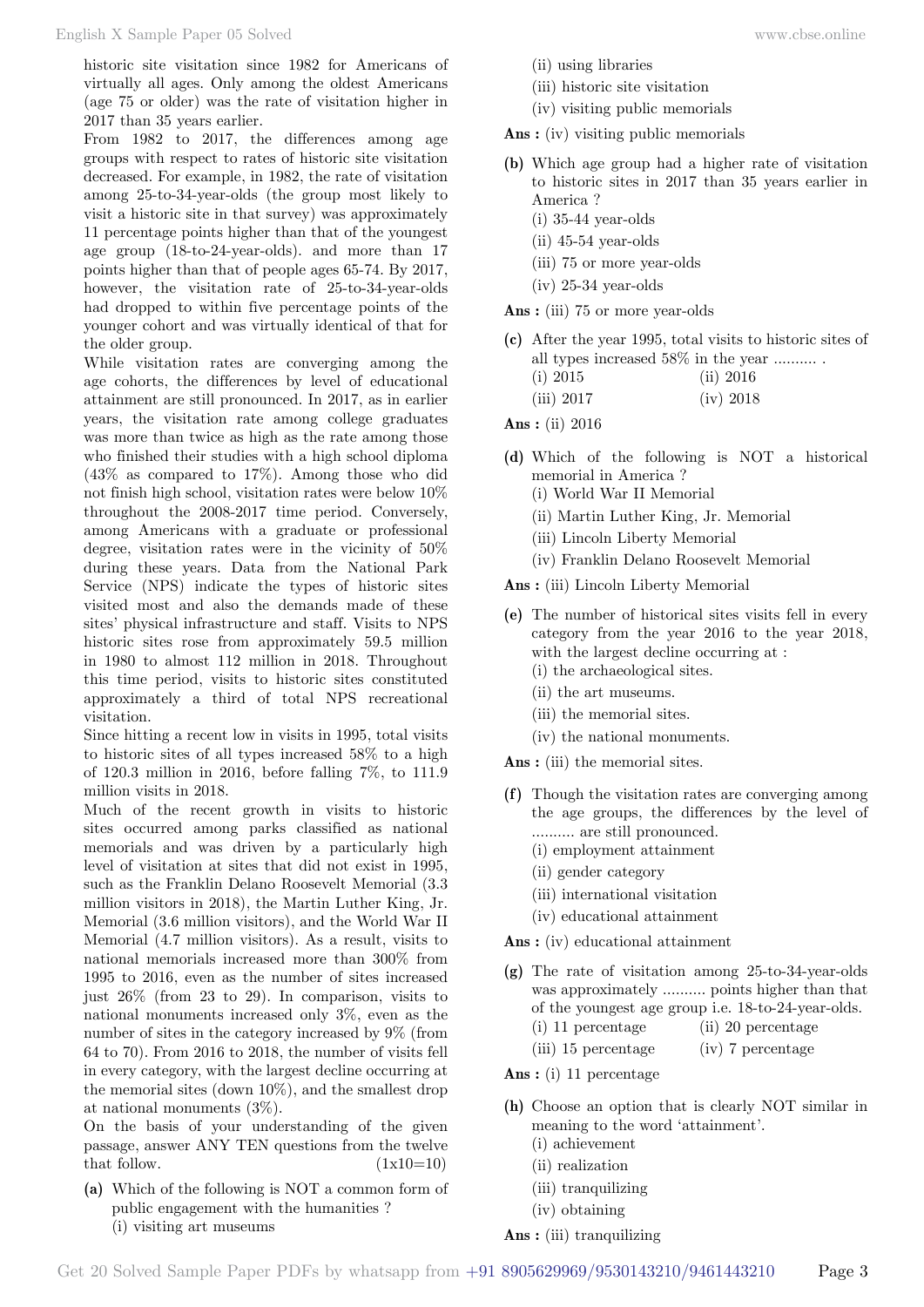- **(i)** In earlier years the visitation rate among college graduates was more than twice as high as the rate among those :
	- (i) who had a graduate or professional degree.

(ii) who finished their studies with a high school diploma.

- (iii) who did not finish high school.
- (iv) who were employed individuals.

 **Ans :** (ii) who finished their studies with a high school diploma.

**(j)** In America most of the .......... in visitation of historic sites occurred from the year 2002 to the year 2008.

| (i) increase     | (ii) decline   |
|------------------|----------------|
| (iii) converging | (iv) diverging |

 **Ans :** (ii) decline

- **(k)** Choose an option that lists a statement that is NOT TRUE.
	- (i) Data from the National Park Service (NPS) only indicate the types of historic sites visited most.
	- (ii) In 2017, 28% of American adults reported visiting a historic site in the previous year.
	- (iii) The recent increases in visitation rates of historical sites were statistically significant for the 35-44 and 45-54 year-old age groups.
	- (iv) Visits to historic sites managed by the National Park Service (NPS) were substantially higher in 2018 than 1980, despite a decline in recent years.

 **Ans :** (i) Data from the National Park Service (NPS) only indicate the types of historic sites visited most.

**(l)** Choose an option that is an antonym of the word 'classified'.

| (i) categorised  | (ii) divided |
|------------------|--------------|
| (iii) distribute | (iv) combine |

 **Ans :** (iv) combine

#### **LITERATURE (10 Marks)**

**3.** Read the extracts given below and attempt ANY ONE by answering the questions that follow.  $(5 \times 1 = 5)$ 

The baker made his musical entry on the scence with the 'Mang jhang' sound of his specially made bamboo staff. One hand supported the basket on his head and the other banged the bamboo on the ground. He would greet the lady of the house with 'Good morning' and then place his basket on the vertical bamboo. We kids would be pushed aside with a mild rebuke and the loaves would be delivered to the servant. But we would not give up. We would climb a bench or the parapet and peep into the basket.

- **(a)** The baker would make his musical entry on the scene with the 'jhang jhang' sound of :
	- (i) a bell in his hand.
	- (ii) his specially made bamboo staff.
	- (iii) his bracelet which is made of bells.
	- (iv) a bell on his basket.

 **Ans :** (ii) his specially made bamboo staff.

- **(b)** How would the baker greet the lady of the house ? (i) by saying good morning
	- (ii) by saying hello
	- (iii) by bowing his head
	- (iv) by jingling the bamboo stick

 **Ans :** (i) by saying good morning

- **(c)** What is the antonym of 'vertical' ?
	- (i) slanted (ii) straight
		- (iii) horizontal (iv) diagonal

 **Ans :** (iii) horizontal

- **(d)** Choose an option that states the meaning of the word 'rebuke'
	- (i) a backlash of using an instrument
	- (ii) to investigate something to a great extent
	- (iii) an expression of disapproval or a scolding
	- (iv) a scream to ward off something

 **Ans :** (iii) an expression of disapproval or a scolding

- **(e)** Name the author of the story.
	- (i) Liam O'Flaherty (ii) Lucio Rodrigues
	- (iii) Frederick Forsyth (iv) Lokesh Abrol
- **Ans :** (ii) Lucio Rodrigues

 **o**

On the way home from school Maddie and Peggy held their drawings very carefully. All the houses had wreaths and holly in the windows. Outside the grocery store, hundreds of Christmas trees were stacked, and in the window, candy peppermint sticks and cornucopias of shiny transparent paper were strung. The air smelled like Christmas and light shining everywhere reflected different colours on the snow. "Boy !" said Peggy, "this shows she really likes us. It shows she got our letter and this is her way of saying that everything's all right. And that's that."

- **(a)** Peggy and Maddie were holding the drawings very carefully because :
	- (i) they were a gift.
	- (ii) they were a precious treasure.
	- (iii) it was snowing outside.
	- (iv) they had a long way to go home.

 **Ans :** (i) they were a gift.

- **(b)** What were stacked outside the grocery store ?
	- (i) cardboard boxes
	- (ii) christmas trees
	- (iii) christmas decorations
	- (iv) new invitations

 **Ans :** (ii) christmas trees

- **(c)** What did the light reflect ?
	- (i) an image on the snow
	- (ii) a figure on the ground
	- (iii) different figures on the ground
	- (iv) different colours on the snow
- **Ans :** (iv) different colours on the snow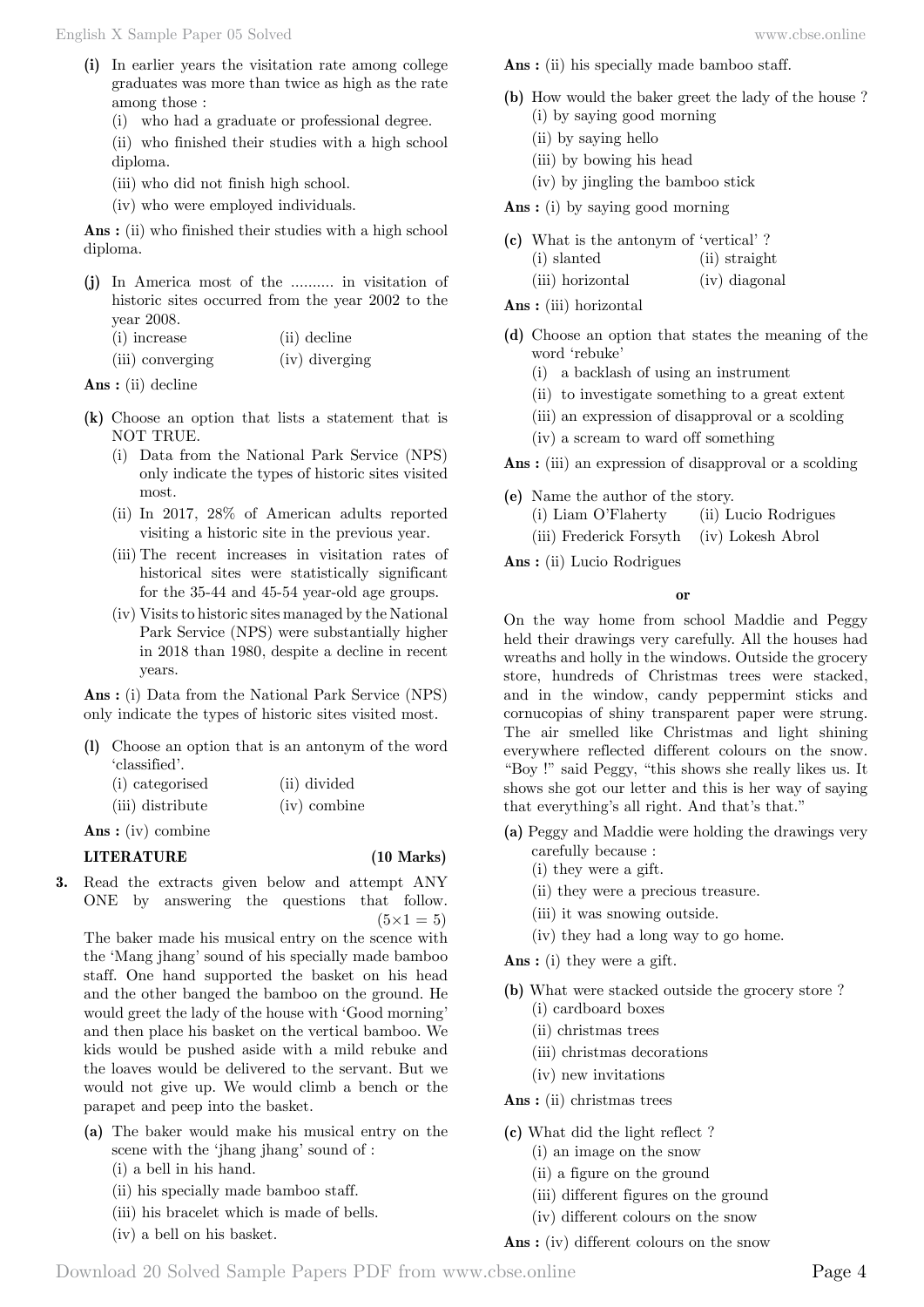- **(d)** Choose an option that states the meaning of the word 'cornucopias'.
	- (i) a container filled with Christmas treats
	- (ii) decorative containers usually full of flowers and fruits
	- (iii) a horn-shaped Christmas decoration
	- (iv) transparent and glittery Christmas decoration usually put outside a house

 **Ans :** (ii) decorative containers usually fill of flowers and fruits

- **(e)** What sort of letter had Maddie and Peggy sent Wanda ?
	- (i) an apology letter (ii) an invitation letter
	- (iii) a friendly letter  $(iv)$  a see you soon letter

 **Ans :** (iii) a friendly letter

**4.** Read the extracts given below and attempt ANY ONE by answering the questions that follow.  $(5 \times 1=5)$ 

No use to say 'O there are other balls' : An ultimate shaking grief fixes the boy As he stands rigid, trembling, staring down All his young days into the harbour where His ball went. I would not intrude on him; A dime, another ball, is worthless. Now He senses first responsibility In a world of possessions. People will take Balls, balls will be lost always, little boy.

- **(a)** Where did the ball go ? (i) into the water (ii) away from the owner (iii) towards the poet  $(iv)$  (i) and (iii)
- **Ans :** (i) into the water
- **(b)** Name the poem from which the above extract is taken. (i) Fire and Ice (ii) The Ball Poem (iii) Fog (iv) The Trees
- **Ans :** (ii) The Ball Poem

|                | (c) Which figure of speech is used in the above lines? |
|----------------|--------------------------------------------------------|
| (i) metaphor   | (ii) personification                                   |
| (iii) anaphora | $(iv)$ simile                                          |

 **Ans :** (i) metaphor

**(d)** Choose an option that shows the meaning of the word 'rigid'.  $(i)$  flexible  $(ii)$  stoic

| $(1)$ liexible | $(II)$ stole |
|----------------|--------------|
| (iii) lenient  | $(iv)$ stiff |

- **Ans :** (iv) stiff
- **(e)** Which of the following is NOT a meaning one can signify with the word 'ball' in this poem ? (i) innocence
	- (ii) irreplaceable memories
	- (iii) precious things
	- (iv) darker path of life

 **Ans :** (iv) darker path of life

He hears the last voice at night, The patrolling cars, And stares with his brilliant eyes At the brilliant stars.

- **(a)** Name the poet.
	- (i) John Berryman
	- (ii) Walt Whitman
	- (iii) Leslie Norris
	- (iv) William Butler Yeats

 **Ans :** (iii) Leslie Norris

| (b) Who is 'he'? |                |
|------------------|----------------|
| $(i)$ a lion     | (ii) a tiger   |
| (iii) a jaguar   | (iv) a leopard |

- **Ans :** (ii) a tiger
- **(c)** At what does he stare ?
	- (i) the visitors (ii) the bright stars
	- (iii) the guards (iv) other animals
- **Ans :** (ii) the bright stars
- **(d)** What is the last thing 'he' hears at night ? (i) the voice of a watchman
	- (ii) his own desperate cries
	- (iii) patrolling cars
	- (iv) shutting down of doors

 **Ans :** (iii) patrolling cars

- **(e)** Why has the poet used the word 'brilliant' twice ? (i) to create a sense of rhyme in the poem
	- (ii) to catch the attention of the reader
	- (iii) to lay more stress on the brightness of the eyes and the stars
	- (iv) there is no deeper meaning behind the usage

 **Ans :** (iii) to lay more stress on the brightness of the eyes and the stars

#### **GRAMMAR (10 Marks)**

- 
- **5.** Choose the correct options to fill in the blanks to complete the note.  $(3\times1=3)$ History and Geography (a) .......... by means of the cinema. When taught this way, they will give pleasure; attention will be spontaneous and therefore the impression will be less temporary. Inspite of reforming movements, (b) ........ a feeling that what is enjoyed without effort cannot (c) ........
	- **(a)** (i) will be taught at first
		- (ii) should be taught at first
		- (iii) must be taught at first
		- (iv) can be taught at first
	- **(b)** (i) there was still among educators
		- (ii) there will be still among educators
		- (iii) there were still among educators
		- (iv) there is still among educators
	- **(c)** (i) have much educational value
		- (ii) had much educational value
		- (iii) has much educational value
		- (iv) be having much educational value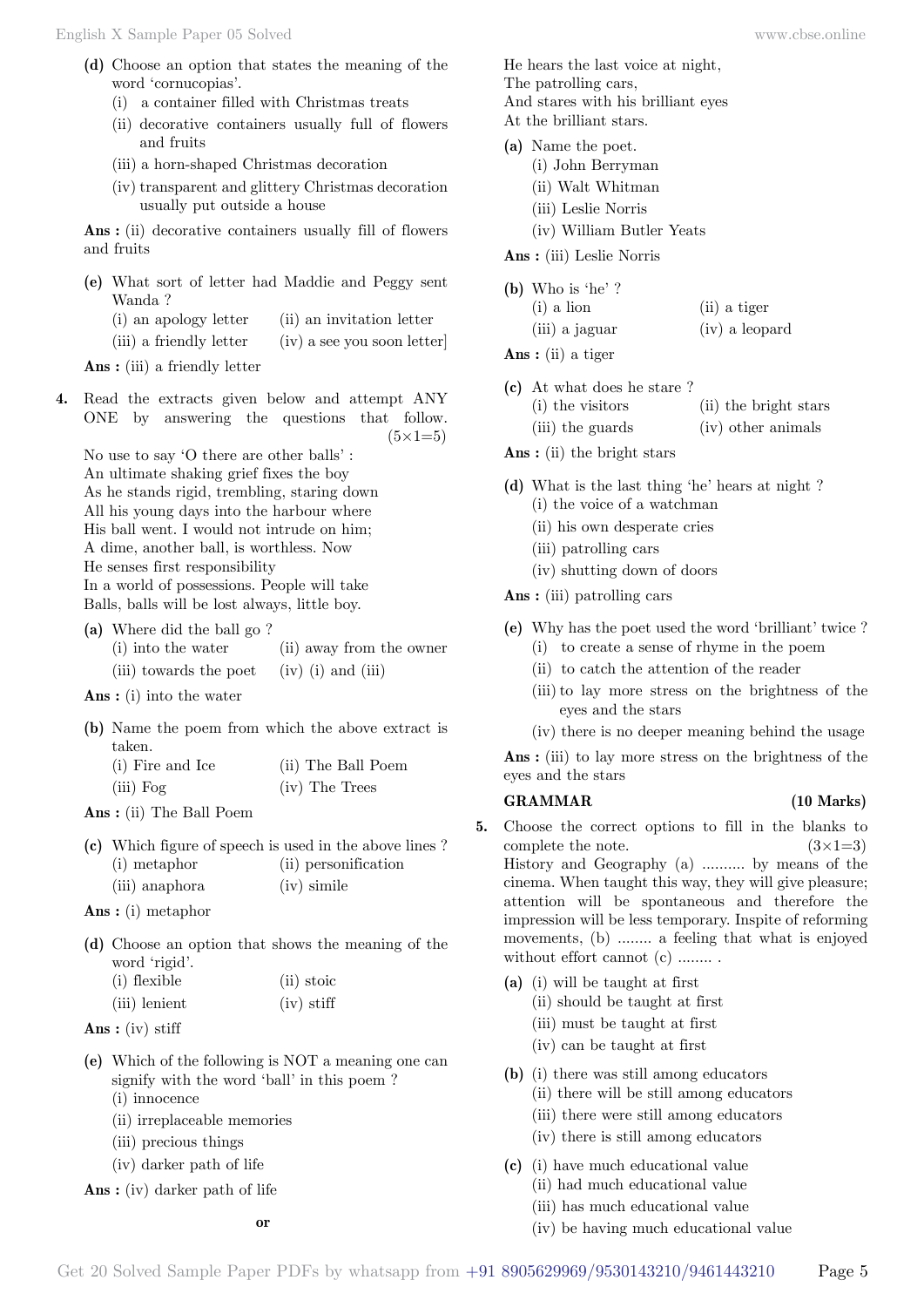#### **Ans :**

- (a) (ii) should be taught at first
- (b) (iv) there is still among educators
- (c) (i) have much educational value
- **6.** Choose the correct options to fill in the blanks to complete the narration.  $(3\times1=3)$

Arthur : Kevin, are you going to the hospital again ? Is your mother okay ?

Kevin : My mother is now better. Thank God, she has been back to normal since Friday.

Arthur asked Kevin (a) .......... . He also asked him whether his mother was okay. Kevin replied that (b) .......... and thanking God, the boy said that (c) ..........

- **(a)** (i) if he had gone to the hospital again
	- (ii) if he was going to the hospital again
	- (iii) if he will be going to the hospital again
	- (iv) if he is going to the hospital again
- **(b)** (i) his mother was better now
	- (ii) his mother had been better now
	- (iii) his mother is better now
	- (iv) his mother has been better now
- **(c)** (i) his mother will be back to normal by Friday
	- (ii) his mother has been back to normal since Friday
	- (iii) his mother had been back to normal since Friday
	- (iv) his mother have been back to normal by Friday

#### **Ans :**

- (a) (ii) if he was going to the hospital again
- (b) (i) his mother was better now
- (c) (iii) his mother had been back to normal since Friday
- **7.** Fill in the blanks by choosing the correct options for ANY FOUR of the six sentences given below. $(4 \times 1=4)$

|            | (a) " I talk to you a litte later Mrs. Banerjeee ?" |  |
|------------|-----------------------------------------------------|--|
| $(i)$ must | $(ii)$ will                                         |  |

| (iii) can't |  | (iv) would |
|-------------|--|------------|
|-------------|--|------------|

 **Ans :** (iii) can't

**(b)** They .......... their revision when the tutor arrived. (i) have already done (ii) had already done (iii) are already doing (iv) were already doing

 **Ans :** (ii) had already done

|                                        | (c) Neither my mother nor my father  available |
|----------------------------------------|------------------------------------------------|
| to attend the parents-teacher meeting. |                                                |
| $(i)$ are                              | (ii) were                                      |
| $(iii)$ is                             | (iv) have been                                 |

- **Ans :** (ii) were
- **(d)** Mathew and I .......... football after school today. Do you want to join too ? (i) are playing (ii) played (iii) play (iv) is playing
- **Ans :** (i) are playing

**(e)** There isn't .......... point in getting upset about it. (i) few (ii) several (iii) any (iv) many

 **Ans :** (iii) any

**(f)** I saw her .......... days ago.  $(i)$  a few  $(i)$  few (iii) many (iv) a little  **Ans :** (i) a few

## **PART-B (40 Marks)**

**WRITING**  $(2 \times 5=10)$ 

**8.** Attempt ANY ONE of the following in 100-120 words. (5 Marks)

You are Nitish /Nikita, the Head Boy/ Girl of Tagore Public School, Agra. Write a letter to Messers New Star Sports, Kalkaji, New Delhi asking them to send sports equipment for the games and sports department of your school.

 **Ans :**

Tagore Public School Agra 5th January, 20... M/s New Star Sports Kalkaji New Delhi

#### **Subject :** Order for Sports Equipment

Sir,

I wish to place a bulk order for the supply of sports goods and equipment for the school for the academic session 2020-21. The particulars of the goods/ equipment and their quantity to be supplied are given below. Kindly send them at the above address through transport along with cash bill.

| S.No. | <b>Particulars</b>     | Quantity    |
|-------|------------------------|-------------|
| 1.    | Tennis Balls           | 30 pieces   |
| 2.    | Tennis Racquets        | 22 pieces   |
| 3.    | Volleyballs            | 20 pieces   |
| 4.    | English Willow Bats    | 25 pieces   |
| 5.    | <b>Batting Pads</b>    | 20 pairs    |
| 6.    | Wicket-Keeping Pads    | 12 pairs    |
| 7.    | <b>Batting Gloves</b>  | 15 pairs    |
| 8.    | Wicket-Keeping Gloves  | 05 pairs    |
| 9.    | Match Balls            | 20 pieces   |
| 10.   | Practice Leather Balls | 200 pieces  |
| 11.   | Practice Net           | $05$ pieces |
| 12.   | <b>Skipping Ropes</b>  | 24 pieces   |
| 13.   | Bails                  | 15 pieces   |
| 14.   | $_{\rm Stumps}$        | 24 pieces   |
| 15.   | Footballs              | 20 pieces   |
|       |                        |             |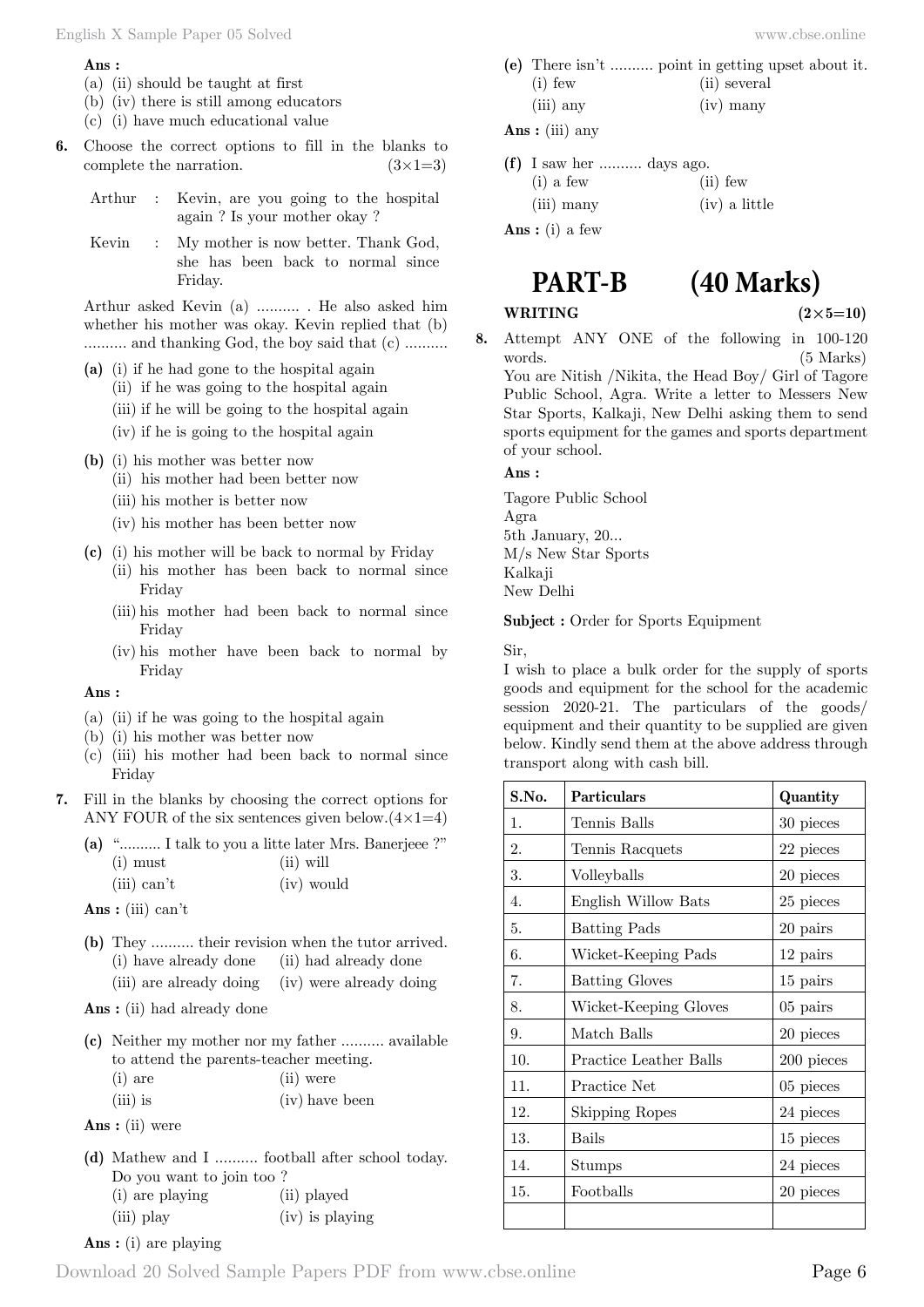All the items should be in good condition, well-bound and packed properly. Any damage to these items during transportation will be your responsibility. The payment of these goods will be made digitally. The items should reach the school in 10 days after the receipt of the letter; otherwise the order shall stand cancelled.

Thanking you Yours sincerely Nitish/Nikita Head Boy/Girl

#### **o**

Write a letter to the editor of a local daily complaining against the school-bus drivers for rash-driving and overcrowding of buses causing risk to the lives of innocent school children. You are Dipti/Deepak of C-156, Janakpuri, New Delhi.

#### **Ans :**

C-156, Janakpuri New Delhi February 19, 20... The Editor The Times of India Bahadur Shah Zafar Marg New Delhi

**Subject :** Regarding reckless driving of school-bus drivers

#### Sir,

Through the column of your esteemed newspaper, I wish to draw the attention of the concerned authorities towards the grave issue of rash driving being done by school-bus drivers which poses a threat to the lives of innocent school children and trespassers.

Driving in a zigzag manner on packed roads, crossing speed-limits, not following traffic lights has become very common. Despite such strict regulations regarding speed, none of these drivers seem to follow them. This shows that there is lack of implementation. This is a menace to other road users as the bus drivers that drive at high speed might crush down whoever comes in their way.

By addressing this issue, it is hoped that the public awareness towards the threat of reckless drivers can be raised. It is also the time for the traffic authorities to take strong measures against the reckless drivers, which includes levying heavy fines and forfeiting of their licenses if they are found guilty of breaching the traffic rules. Waiting for your prompt response.

Thanking You Yours sincerely Dipti/Deepak

**9.** Attempt ANY ONE of the following in 100-120 words. (5 Marks) The following table gives information about some of the world's most studied languages. Write an analytical paragraph summarizing the given information by analyzing and reporting the main and relevant information.

| S.<br>No. | Languages | No.<br>of<br>people<br>studying a<br>language | Native<br>speakers of<br>a language | Speakers<br>in |
|-----------|-----------|-----------------------------------------------|-------------------------------------|----------------|
| 1.        | English   | 1.5 billion                                   | 527 million                         | 101            |
| 2.        | French    | 82 million                                    | 118 million                         | 51             |
| 3.        | Chinese   | 30 million                                    | 1.39 billion                        | 33             |
| 4.        | Spanish   | 14.5<br>million                               | 389 million                         | 31             |
| 5.        | Italian   | 8 million                                     | 67 million                          | 29             |
| 6.        | Japanese  | 3 million                                     | 123 million                         | 25             |

#### **Ans :**

#### **World's Most Studied Languages**

The table highlights some of the world's most studied languages and compares the data to the actual native speakers (mother tongue) of each language and also tells how many countries have speakers of each of the languages.

As the table clearly shows, English is one of the prominent languages in the world. There are 1.5 billion people studying the language as compared to 82 million people studying French, the second most studied language, when there are only 527 million native speakers of English as compared to Chinese which has 1.39 billion native speakers. We can also see that English is spoken in 101 countries which is double the number of countries where French is spoken and triple the number of countries where Chinese is spoken. But in terms of native speakers, Chinese has the most numbers at 1.39 billion, even if the people studying it are only 30 million.

On the other hand, Spanish has 389 million native speakers but only 14.5 million people are studying the language, which is almost double the number of people studying Italian. Meanwhile, Japanese is the least studied language with 3 million people.

Thus, we can conclude that there is no relation between how many native speakers are there and how many people are actually studying a language. But, there is a relation between the number of countries where a language is spoken and the number of people studying a language.

 **o**

Look at the given bar graph which shows the result of a survey conducted in the public and government schools of Mathura. The graph depicts the types of activities the teenagers from the age of 14 years to 19 years are involved in during their leisure time.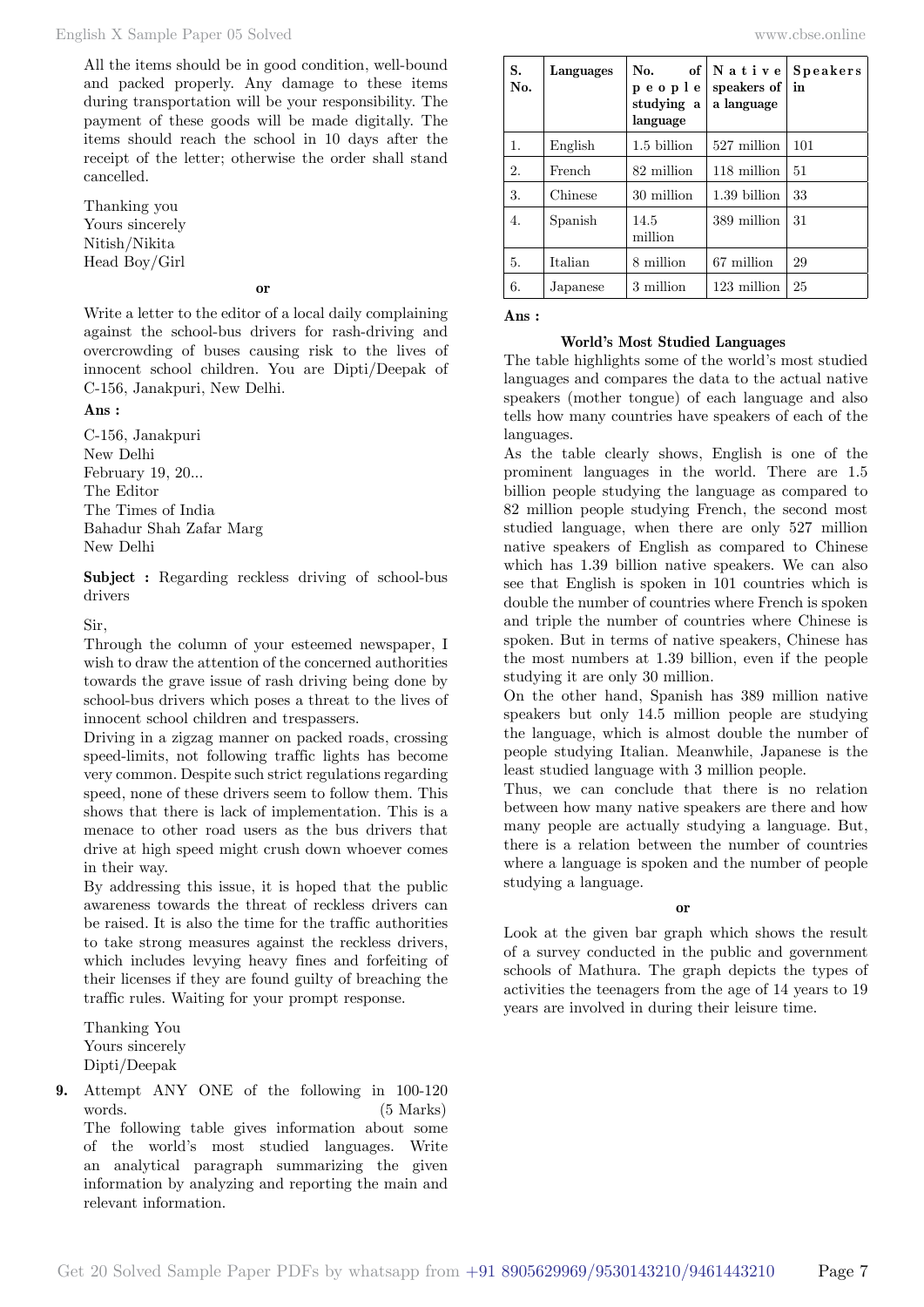

Write an analytical paragraph highlighting the result of the survey, including all the main points and relevant information.

#### **Ans :**

#### **Difference in Leisure Activities of Teenagers**

The bar graph showcases the difference in the leisure activities of teenagers from the age of 14 to 19 years in the public and government schools of Mathura.

As the graph portrays, the public school teenagers seem to be more tech-oriented in their leisure activities than government school teenagers. Around 49 percent of teenagers from public schools prefer to surf the net in their free time, while only 7 percent of government school teenagers attempt this, which is a big contrast. Same way, 20 percent of teenagers from public school use smart phones which is double the percentage of teenagers from government school who use smart phones.

In contrast, 25 percent of government school teenagers prefer hanging out with their friends whereas only 13 percent of public school teenagers tend to do so. Even watching TV in leisure time is an activity that is preferred by government school teenagers than public school teenagers, though there is not a huge difference in the percentage.

Thus, we can say that public school teenagers in Mathura are more tech oriented than government school teenagers as they prefer indoor activities like net surfing, watching TV and using smart phone in their leisure time over hanging out with friends.

#### **LITERATURE (30 Marks)**

- **10.** Answer ANY TWO questions in 20-30 words each, from (A) and (B) respectively.  $2 \times 4 = 8$ **(A)** (any two)  $2 \times 2 = 4$ 
	- **(i)** Mr. Keesing was a strict but kind teacher. Explain the truth of this statement.

#### **Ans :**

Mr. Keesing was a strict but kind teacher. He punished Anne for her talkative behaviour by making her write essays but he never took offense to the words she wrote. Moreover, he always took them in good humour and even appreciated some of her arguments written in the essay.

**(ii)** What does Natalya say about the dog named Guess ?

#### **Ans :**

While arguing with Lomov, Natalya told him that her dog Squezzer was much better than Lomov's dog Guess. She mentioned that Guess had become too old and ought to be shot. Natalya also claimed that Squezzer was hundred times much better than Guess.

**(iii)** How did the young seagull try to catch the attention of his family ?

### **Ans :**

Seeing that his family was not paying attention to him from the meadow below, the young seagull slowly came up to the brink of the ledge and stood on one leg while hiding the other leg under his wing. He then closed his one eye and then the other and pretended to be falling asleep. This is how he tried to attract the attention of his family.

### **(B)** (any two)  $2 \times 2 = 4$

- 
- **(i)** Why was Matilda not happy to receive the invitation to the party ?

#### **Ans :**

Matilda had always wanted to lead a life of luxury. So one day when her husband got an invitation to attend the party given by the Minister of Public Instruction, she should have been happy. But, she was not happy to receive the invitation because she did not have any dress to wear to such a party.

**(ii)** How was the hack driver recognised as Oliver Lutkins in the end ?

#### **Ans :**

After failing to find Lutkins on the first day, the chief sent a person who knew Lutkins by face with the young lawyer to New Mullion. At the station, when the young lawyer saw the hack driver having a friendly talk with Lutkins' mother he was quite shocked. That is when his companion revealed that the hack driver himself was Oliver Lutkins.

**(iii)** What did Griffin do inside the London store ?  **Ans :**

Inside the London store, Griffin put on some woollen clothes, a pair of shoes, an overcoat and even a hat. At the restaurant, he ate some cold meat and drank some coffee. He also enjoyed some wine and sweets and later fell asleep on a pile of quilts.

- **11.** Answer ANY TWO questions in 40-50 words each, from (A) and (B) respectively.  $3 \times 4 = 12$ (A) (any two)  $3 \times 2 = 6$ 
	- **(i)** Why would Valli shout in English—"Proud ! Proud !" ?

#### **Ans :**

If one of Valli's friends happened to ride the bus and tried to describe the sights of the town to her, she would be too jealous to listen. She would shout in English—"Proud ! Proud !", which was often used as an informal word of disapproval among the children even though they did not understand the true meaning of the word.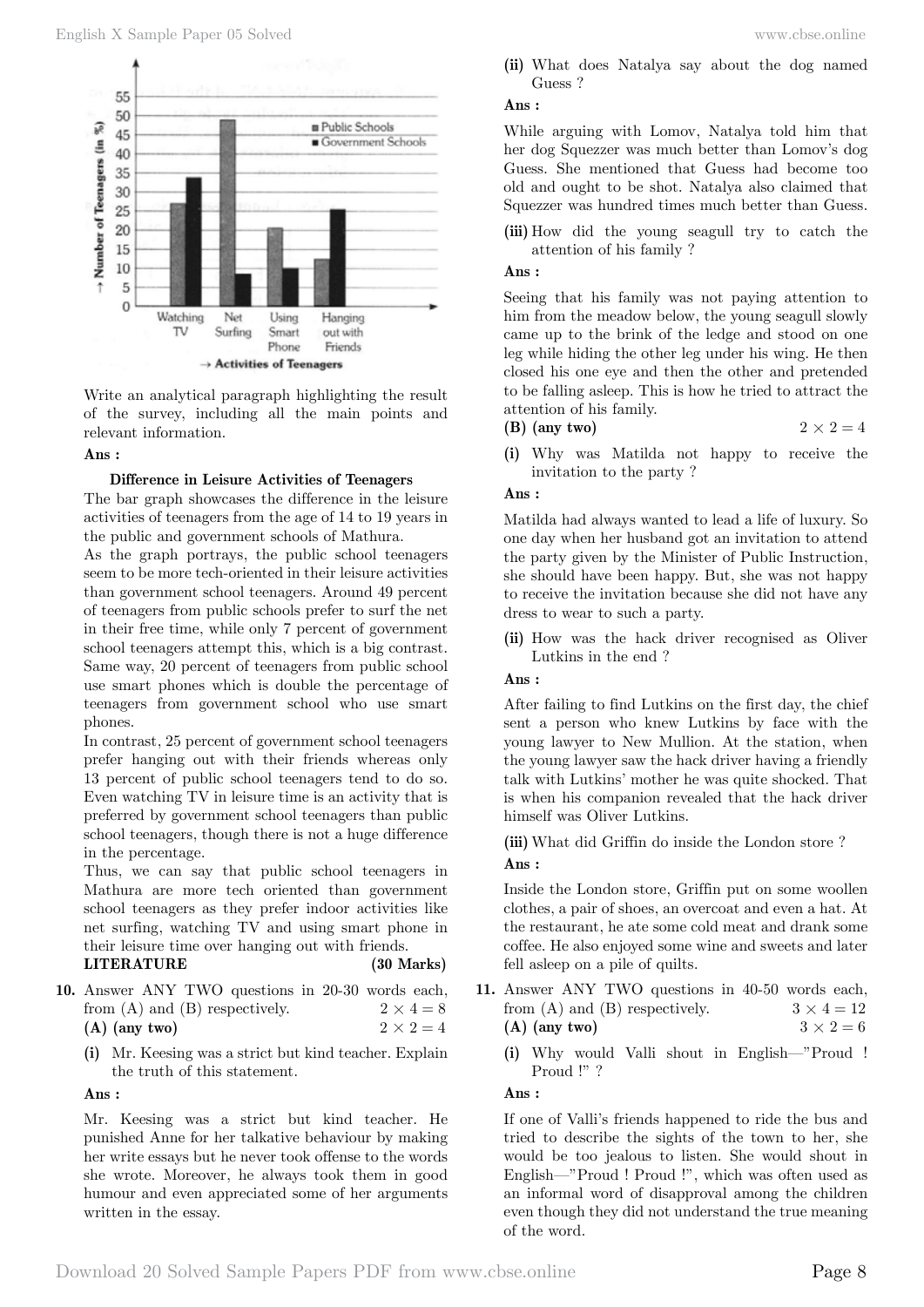**(ii)** What, according to the poet Walt Whitman, makes the animals different or better than the human beings ?

#### **Ans :**

According to the poet, unlike human beings, the animals do not get into a state of anxiety and they do not complain about their condition. They do not lie awake in the dark and weep for their sins and they don't discuss their duty to God, the way the humans do, which makes the animals better than the human beings.

**(iii)** What did Miss Mason say to the students in the class after reading the letter from Wanda's father ?

#### **Ans :**

After reading the letter from Wanda's father, Miss Mason said that she was sure that none of the boys and girls in the class would purposely and deliberately hurt anyone's feelings because his or her name was long or unfamiliar. She said that what happened was very sad and unfortunate and what was said was probably done in thoughtlessness. Further, she wanted all the students to reflect and think about what had occurred.

|  | $(B)$ (any two) |  | $3 \times 2 = 6$ |  |
|--|-----------------|--|------------------|--|
|--|-----------------|--|------------------|--|

**(i)** How and when did Matilda find the borrowed necklace missing ?

#### **Ans :**

Matilda went home from the ball at about four o'clock in the morning. After reaching home, she removed the wraps from her shoulder before the glass so that she could have a final view of her glory. It was at that time that she found her necklace missing.

**(ii)** "The two boys stared in surprise at the fresh muddy imprints of a pair of bare feet." What did the bewildered boys observe while looking at these footprints ?

#### **Ans :**

The two boys were surprised to see the fresh muddy imprints of a pair of bare feet. They wondered what a barefoot man was doing on the steps of a house, in the middle of London. They even observed that the footprints were appearing from out of nowhere as they could not see a person. It is was a remarkable sight that bewildered the boys.

**(iii)** Had Anil really forgiven Hari Singh ? Support your answer with evidence.

#### **Ans :**

Anil did not make much money, so the amount stolen by Hari must have been very important. The situation must have made him very angry. But when he found out that Hari had made an attempt to change his habits, Anil forgave him. He thought that if Hari was given a chance, it will help transform him. So, he forgave him and gave him an opportunity to improve himself. He even gave him Rupees 50 and promised to pay him regularly from then on.

**12.** Answer ANY ONE of the following in 100-120 words.  $(5 \times 1=5)$ 

"So, in order not to shake the writer's faith in God, the postmaster came up with an idea to answer the letter".

What does this statement tell us about the postmaster ? Was his idea successful ? How did the receiver react ?

#### **Ans :**

When the postmaster saw the letter addressed to God, he broke out laughing, but almost immediately he turned serious. He was amazed at the faith of the writer and wished that he too could have the faith of the man who wrote the letter. This shows that he was an appreciative and amiable person.

He was kind, therefore in order not to shake the writer's faith, he decided to answer the letter. He was empathetic also. But, when he read the letter he realised that only goodwill wouldn't do. He would need money too. Still, he did not give up the idea of replying to the letter. He was determined and trustworthy and thus stuck on his resolution. He asked for some money from his employees and he even himself gave a part of his salary. Several friends of his were obliged to give something for an act of charity. The postmaster was generous too. In the end, he sent 70 pesos to Lencho but he did not reveal his identity. He did not want to break Lencho's trust, hence signed the letter as God. This shows how selfless he was.

 **o**

"I ought to go back to Paris," I thought, but I wanted to get home. I wanted that breakfast.

"I'll take the risk," I thought, and flew that old Dakota straight into the storm.

Describe the narrator's experience as he flew the aeroplane into the storm from the story 'The Black Aeroplane'.

#### **Ans :**

The narrator had flown his old Dakota aeroplane into the huge stormy clouds. He found that inside the clouds, everything was suddenly black. It was impossible for him to see anything outside the aeroplane. The old aeroplane was jumping and twisting in the air. The narrator looked at the compass. He could not believe his eyes as the compass was turning round and round. The compass was dead and not working. The other instruments were suddenly dead too. He tried the radio to contact Paris Control, but he could get no answer. That showed that the radio, was dead too. The narrator found himself completely lost in the storm. Suddenly, when he was about to lose hope, he saw another aeroplane nearby without lights on its wings. The pilot of the other plane waved at him, indicating that the narrator should follow him. The narrator followed him and came out of the danger and landed safely.

**13.** Answer ANY ONE of the following in 100-120 words.  $(5 \times 1 = 5)$ 

After reading the story `Bholi' by the author K.A. Abbas, what impression do you form of the protagonist of the story Bholi ?